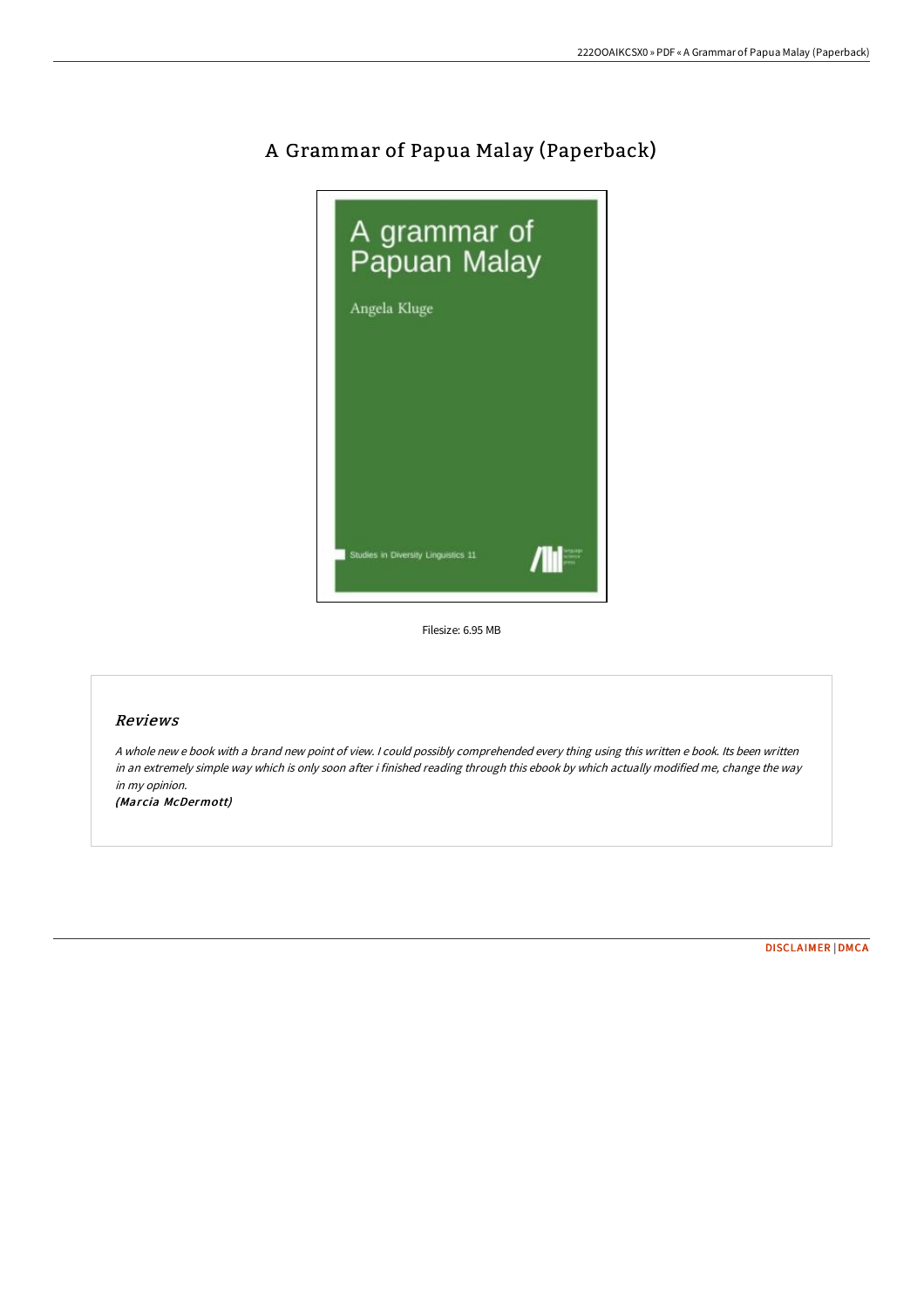## A GRAMMAR OF PAPUA MALAY (PAPERBACK)



**DOWNLOAD PDF** 

To read A Grammar of Papua Malay (Paperback) PDF, remember to refer to the hyperlink beneath and save the file or gain access to other information that are relevant to A GRAMMAR OF PAPUA MALAY (PAPERBACK) book.

Createspace Independent Publishing Platform, 2017. Paperback. Condition: New. Language: English . Brand New Book \*\*\*\*\* Print on Demand \*\*\*\*\*. This book presents an in-depth linguistic description of one Papuan Malay variety, based on sixteen hours of recordings of spontaneous narratives and conversations between Papuan Malay speakers. Papuan Malay refers to the easternmost varieties of Malay (Austronesian). They are spoken in the coastal areas of West Papua, the western part of the island of New Guinea. The variety described here is spoken along West Papua s northeast coast. Papuan Malay is the language of wider communication and the first or second language for an ever-increasing number of people of the area. While Papuan Malay is not officially recognized and therefore not used in formal government or educational settings or for religious preaching, it is used in all other domains, including unofficial use in formal settings, and, to some extent, in the public media. After a general introduction to the language, its setting, and history, this grammar discusses the following topics, building up from smaller grammatical constituents to larger ones: phonology, word formation, noun and prepositional phrases, verbal and nonverbal clauses, non-declarative clauses, and conjunctions and constituent combining. Of special interest to linguists, typologists, and Malay specialists are the following in-depth analyses and descriptions: affixation and its productivity across domains of language choice, reduplication and its gesamtbedeutung, personal pronouns and their adnominal uses, demonstratives and locatives and their extended uses, and adnominal possessive relations and their non- canonical uses. This study provides a point of comparison for further studies in other (Papuan) Malay varieties and a starting point for Papuan Malay language development efforts.

 $\mathbb{R}$ Read A Grammar of Papua Malay [\(Paperback\)](http://techno-pub.tech/a-grammar-of-papua-malay-paperback.html) Online  $_{\rm PDF}$ Download PDF A Grammar of Papua Malay [\(Paperback\)](http://techno-pub.tech/a-grammar-of-papua-malay-paperback.html)